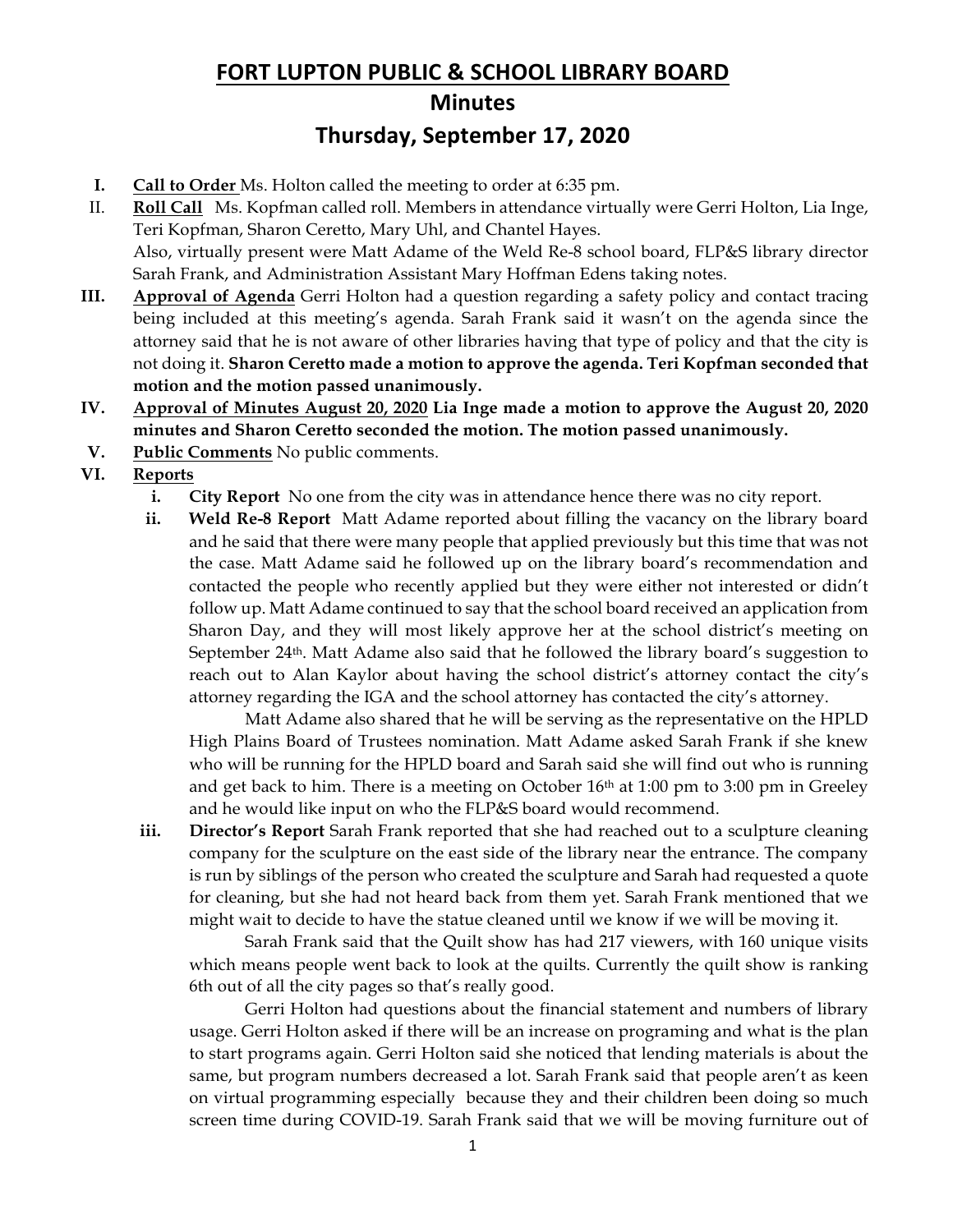the fire side area so we can have up to six people in that area for a book club in person. Sarah Frank said that we are not going to have in-person programs right now.

Lia Inge said she likes the take and make materials and she is glad that people are coming in to pick up them up indicating that there is interest in those materials. Sarah Frank that they are doing more take and make kits and that there is a list of past, current and future kits in her director's report. The library will be trying out more educational programs such as information on Medicare. Jacquie Kowalczyk, our Adult/Teen librarian, has some more presentations planned for October. Gerri Holton said that she appreciated when the library connected with the food service program and suggested to continue that partnership so we can reach more people. Sarah Frank informed the board that the library has donated gently used books to the Blessing in a Bag group for distribution.

Gerri Holton asked about the budget and the interest earned that has increased quite a bit. Sarah Frank said that it may be an error or from moving funds to Colotrust and she will check with Leann Perino, the city financial officer or Chris Cross the city manager.

#### **iv. Committee Reports**

1.Sunshine Fund (Ms. Holton) \$29.60 unchanged.

## **VII. New Business**

**i.** None

### **VIII. Continuing Business**

- i. **Board Vacancy** Sarah Frank said that Matt Adame talked about that topic and that the school district will probably approve of Sharon Day's appointment to the library board at their next meeting.
- ii. **Virtual Art Show** Sarah Frank shared that the advertisements for the art show are up and thanked Ryann Money for her great work. People will be able to upload pictures on October 1<sup>st</sup> through the  $23<sup>rd</sup>$  and they can submit up to 2 pieces including 3-dimentional creations. The show will run from November 6<sup>th</sup> to the 20<sup>th</sup>. Sharon Ceretto asked if participation is limited to Fort Lupton and Sarah Frank said it includes the school district area which is our service area. Teri Kopfman said that it's our community show and that's our community. Sharon Ceretto said that UNC does 3-4 shows a year and Brighton does also and there is an exhibit now at the armory. Teri Kopfman said maybe if the art show does well, we could eventually host a regional art show.
- iii. **HPLD IGA Sarah** Frank said she is aware of only one change in the wording of the IGA which is the last sentence stating that the library board will be made aware of the IGA at the time of renewal. Sarah Frank continued to explain that Andy Asmus has been talking to school district and that the city has the wording of the document where they want it. The city mentioned taking it for approval at the next town council meeting. The school district should be getting the IGA from their attorney soon and they have also been made aware that the city is taking it to the town council.

Gerri Holton said that the FLP&S library board is not signing on the IGA so the only suggestion she would have is to strike the word "advisory" from the IGA concerning the library board. Gerri Holton continued to say that on the fourth "whereas" of the IGA it states to maintain local control a local board will be in place. Gerri Holton feels that the language could be confusing, and it should just say Fort Lupton Public & School library board. Sarah Frank asked if everyone agreed and they did, so she said that she will send the recommendation to Andy Asmus, but it is up to the city to take any wording out of the IGA. Gerri Holton asked if this is a memorandum and Sarah Frank said it is part of the IGA. Gerri Holton said she didn't get to look it over very much, so she'll contact Sarah if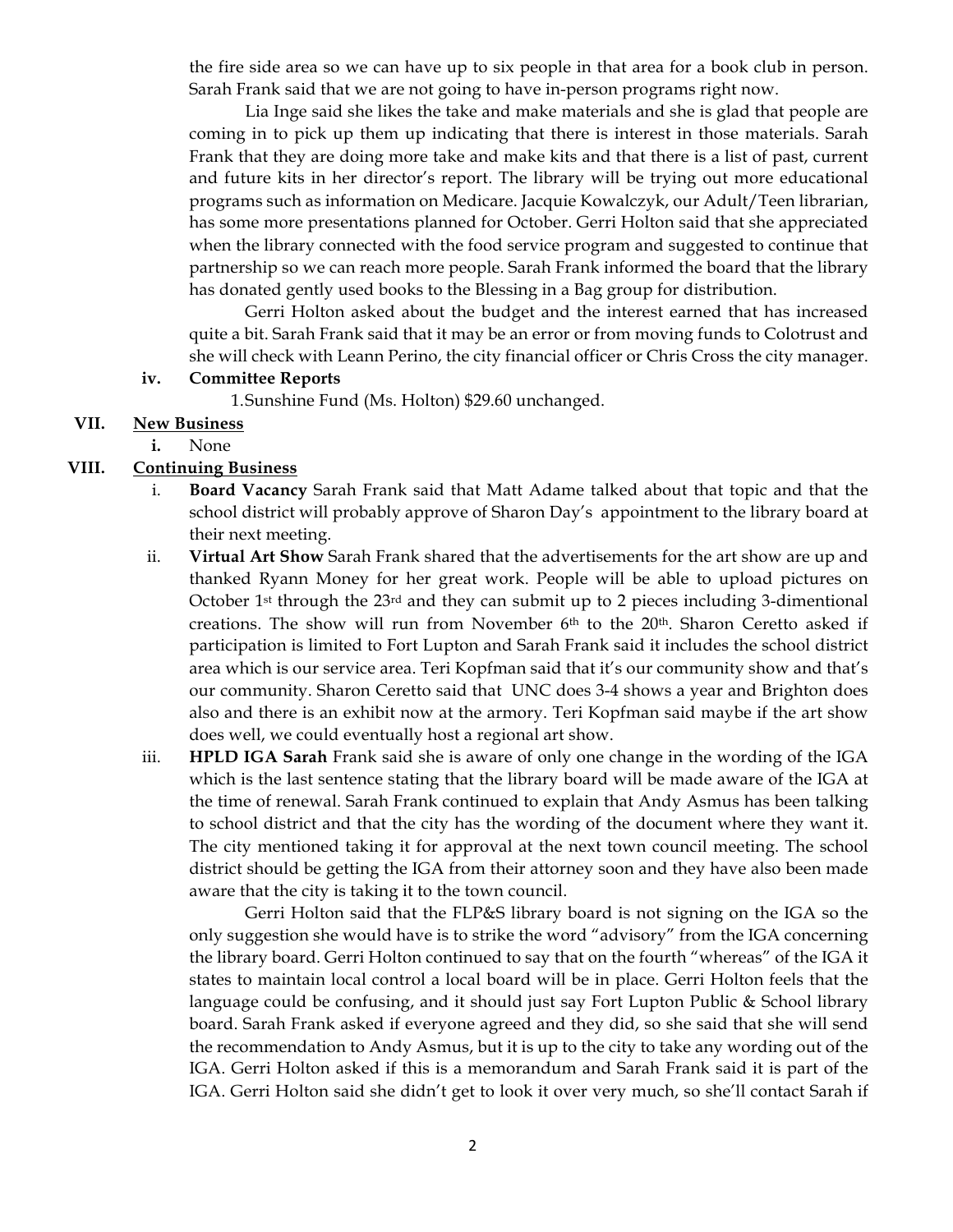she has any questions and mentioned that board members may want to do the same. Gerri Holton asked if the board needs to vote on this and Sarah Frank replied no.

iv. **Budget Committee** Lia Inge said that the library board members should have gotten a copy of the budget and as normal throughout the years anything that falls under salary and wages automatically comes from the city. Lia Inge continued to say that Sarah Frank does the hard work along with and librarians on getting these exact numbers. Then Lia Inge focused on the new item, COVID-19 expenditures and said that the library has already spent over \$5,000 on various expenses. Lia Inge said that Sarah Frank had upped the COVID-19 2021 budget to \$10,000 but Sharon Ceretto and Lia Inge suggested to increased it to \$15,000. Lia Inge said that the committee is hoping that we don't need that much for COVID-19 costs but depending on how long the situation goes on we must follow COVID-19 CDC guidelines. Lia Inge added that there may be COVID-19 items that need replaced or unforeseen expenses.

Lia Inge continued to say that they recommended that Sarah withdraw funds from accounts for children's books in the amount of \$6,000. Lia Inge said that the only budget amount that is higher for the 2021 budget is the contractor fees and she added that goes back to COVID-19 and uncontrolled expenses. Lia Inge said that the committee was concerned that if Weld Re-8 gets in a money situation and the students aren't being allowed to use the library, the committee wanted to guarantee that the library would be able to take care of the cleaning and sanitation of the library. Lia Inge said she, Sharon or Sarah would do their best to answer any questions if there are any.

Sarah Frank said that the city requested reductions in the budgets at the beginning of the COVID-19 pandemic and she had already decreased the budget for audiobooks, video tapes and audio-visual materials. This deduction is due to the streaming availability through High Plains, over drive, and Hoopla. Gerri Holton said she knows that everyone is looking to downsize but she wants to keep an eye on services hours, materials, and programs the library provides. Lia Inge told Gerri and the group that there have been changes in the criteria for outreach programing. Sarah Frank said that according to the state, outreach is when we have a table with information or giveaways at events or functions. Sarah Frank said that our librarians stated they could still do outreach adequately with the funds that are being proposed. Outreach statistics will only be accumulated when we are having a table or booth but not for school visits with programs.

Sarah Frank said that the Summer Reading Program budget has dropped down because we have joined High Plains and the costs have significantly decreased.

Gerri Holton said she would encourage Sarah to make professional development a priority and she was concerned that there was nothing in the professional development budget. Sarah Frank said that with COVID, we are not sending staff for training, that the virtual conference fees are reduced, and there is no travel or motel expenses. Gerri Holton expressed her concern that development is an important for the staff. Sarah Frank said if COVID-19 diminishes and things become more normal next year we could transfer some COVID-19 funds to staff development.

Sarah Frank said the committee looked at trust funds and they are suggesting withdrawing \$6,000 from the Benjamin Brown fund and deposit the funds into the general fund checking account to spend it on children's books as was originally intended. Sarah Frank said she might need to supplement the art fund if the cleaning cost of the statue is over that budget. Sarah Frank suggested that the main accounts that are not restricted could be moved out of the restricted line item and transfer the interest to the Andrew Sharp account for the art fund. This could help pay for the statue cleaning if the cost exceeds the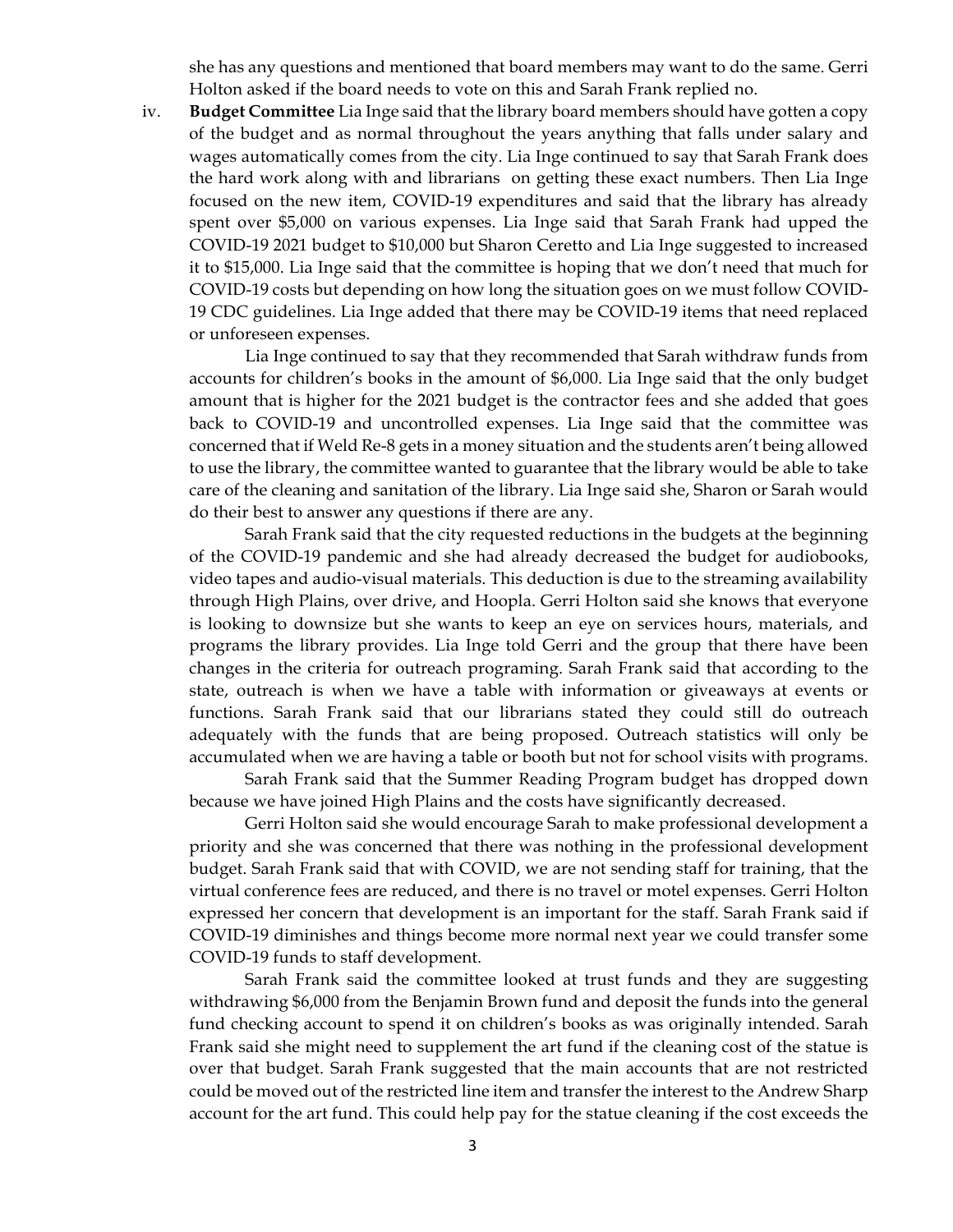budget or the funds could be used for capital in new building. Sarah Frank continued to say that the Leona Brown account hasn't been restricted for many years, so she suggests moving those funds into one fund to clean up that account. Teri Kopfman said that if the bronze sculpture is moved the new library, there will be costs and perhaps the funds could be used for that project. Sarah Frank said that the main thing is to decide to move funds out of restricted accounts and simplify them by transferring them into the Andrew Sharp and Leona Brown accounts, then if we want to supplement the art fund or spend on capital items the board could decide to do that at a later date. Sarah Frank continued to tell the group in the past the board would vote to spend money on certain things, but the funds were never moved from the trust funds into the general funds. Lia Inge suggested that funds could be combined into one account, the Andrew Sharp account, which is money that should have been moved long ago. It was discussed that previous boards voted to spend money for capital projects, but the expenditures came out of general funds.

Sharon Ceretto stated that she believes that the board wants good tracking on money. Gerri Holton asked about creating a policy for trust accounts stating that previously the director would bring information to the board about maturing accounts and they'd decide what to do. Gerri Holton continued to say that she really likes the organization the committee proposes. Sarah Frank said that there are no maturity dates in Colotrust, but we do need to move funds out of restricted.

Gerri Holton asked about keeping the original names on the accounts. Sarah Frank said that the moneys that went to Colotrust have an account number now and they are not called by the person who donated the funds. Sarah Frank said our paperwork could keep the original names but that Colotrust accounts are strictly numbers. Sharon Ceretto said we could coordinate the account numbers and names to report the balances and expenditures and that it's important to agree on the \$6,000 for children's books. Teri Kopfman asked if spending the money on children's books would be done now or when we move to the new library to purchase books or materials for the children's area and Sarah Frank said that Benjamin Brown funds are to be used only on children's books.

Sarah Frank said that there are six accounts the board needs to focus on; three of Leona Brown that would be merged for possibly capital funds because they should have been used before while keeping her name on it, and then merging the three in blue that are under Andrew Sharp for cleaning the sculpture or capital projects. Lia Inge said that the only one that's restricted to a specific item is the Benjamin Brown funds and Sarah Frank added that the art fund is also restricted. **Teri Kopfman moved to condense the three Leona Brown into one fund and the three Andrew Sharp into one fund. Chantel Hayes seconded the motion and it passed unanimously**.

There was a discussion about moving the \$6,000 funds from Benjamin Brown funds to the general fun and Mary Uhl asked a question about our ability to write a check from funds or need to move it? Sarah Frank said we must move it; we can't write a check for it. Mary Uhl asked if there was a time frame on this process and when the funds would be moved. Sarah Frank said we could ask to have it moved in January 2021. **Teri Kopfman moved to transfer \$6,000 out of the Benjamin Brown fund into the general fund for the 2021 budget. Chantel seconded and the motion carried unanimously.**

After a brief discussion, Sarah clarified that the funds were not restricted but the board needed to decide on **where** the funds should be placed which they just did. Sharon Ceretto said that the discussion of the funds included the identification of when the funds will be spent on and what the funds are being used for. Gerri Holton said developing the trust fund policy will spell out the specific information will assist in that goal.